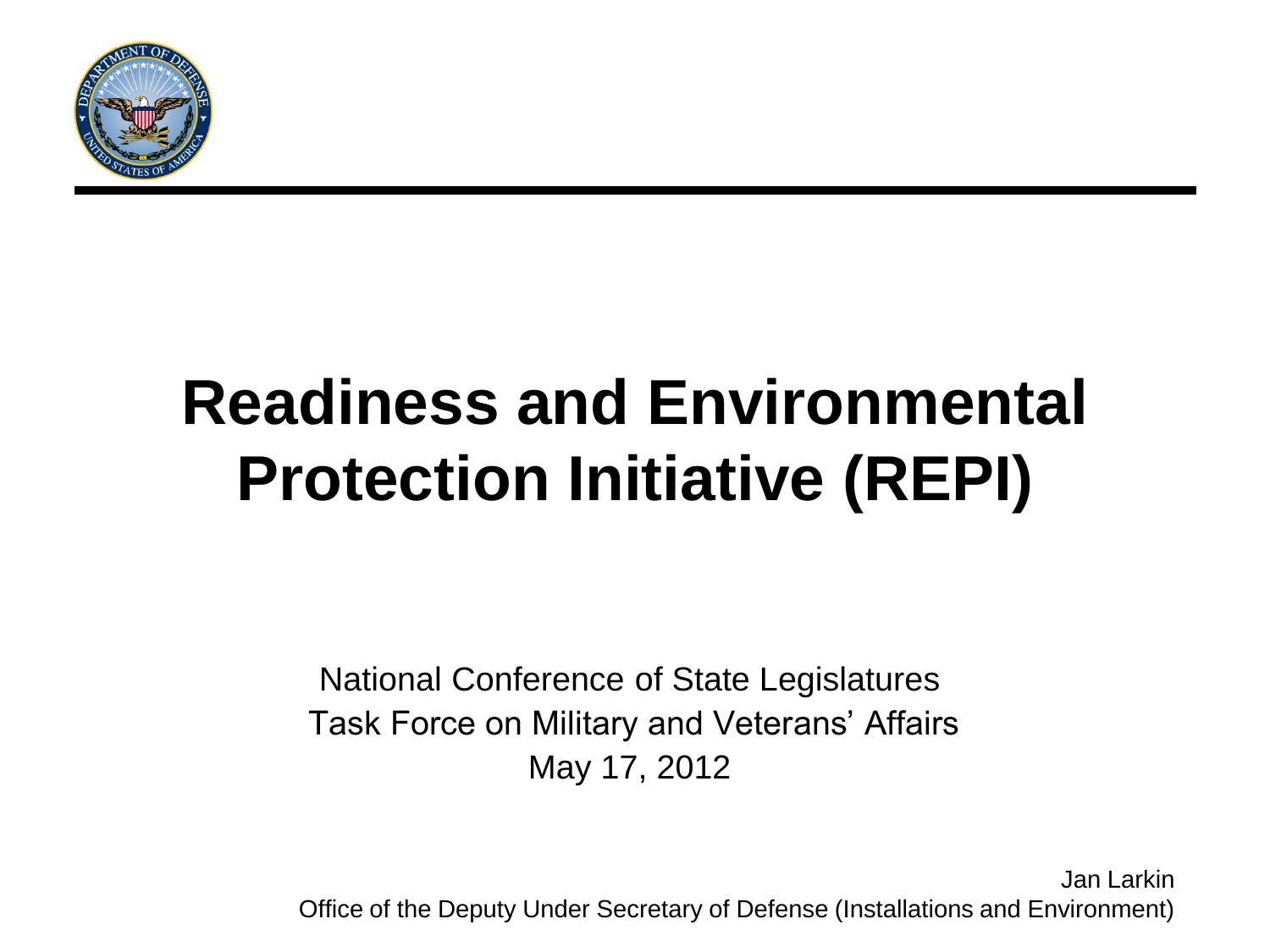

## Situation: Military Test and Training Capabilities Remain at Risk

- $\triangleright$  Realistic training requires realistic training environments
- $\triangleright$  Readiness is perishable: skills must be maintained
- $\triangleright$  Encroachment constrains training and testing activities and ultimately affects military readiness





We must train as we fight because we will fight as we train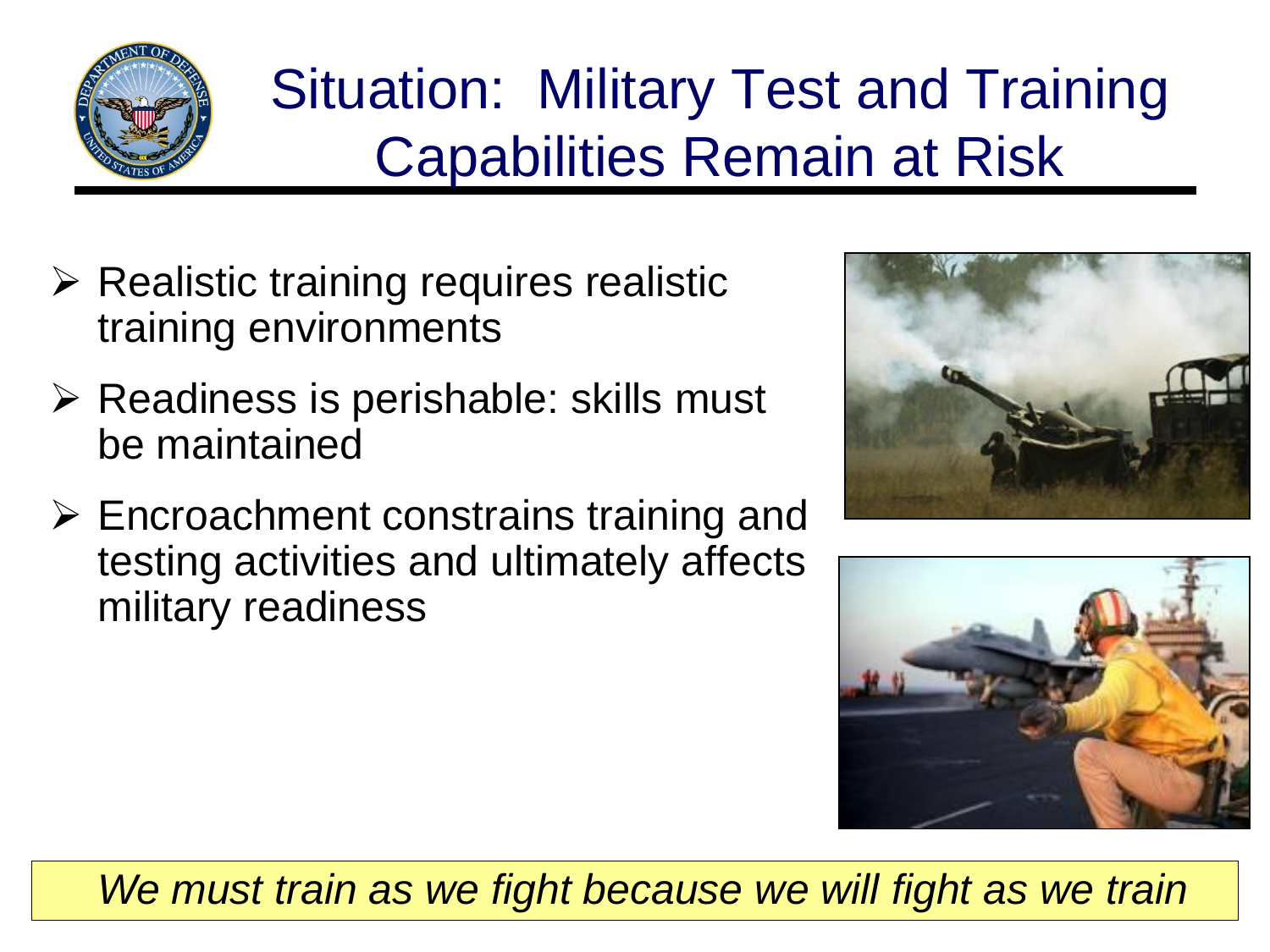

## Setting the Stage: The Department of Defense

- $\checkmark$  Purchase or withdrawal of more land for military use is difficult in today's environment.
- $\checkmark$  Question: So how do we then protect Training and Testing activities without purchasing land?
- $\checkmark$  Answer: DoD developed the Sustainable Ranges Initiative (SRI) and Congress provided authority for the Readiness and Environmental Protection Initiative (REPI).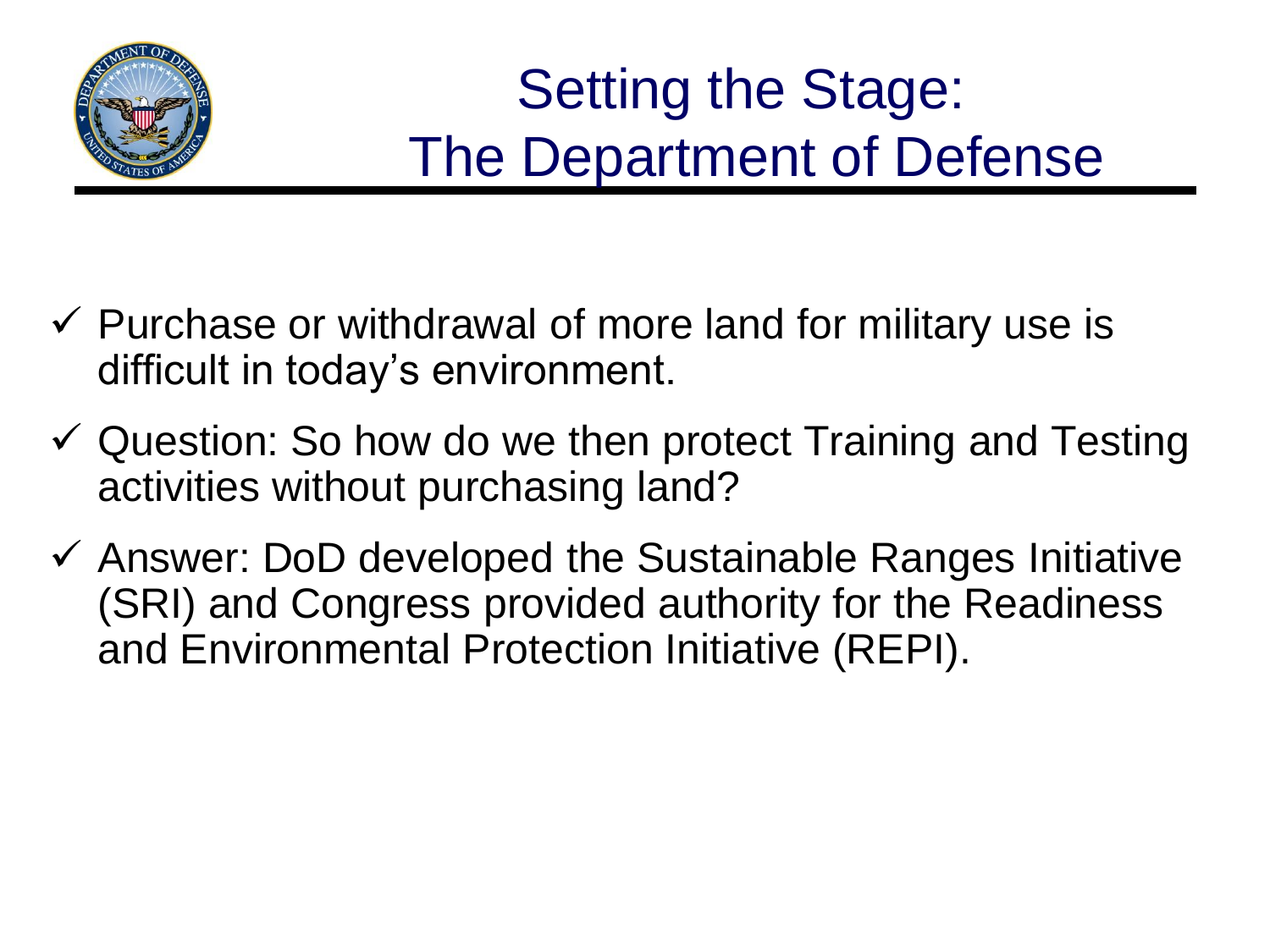

#### SRI Tool: The Readiness and Environmental Protection Initiative

- Enacted by Congress in December 2002 and codified at 10 USC 2684a
- Promotes the twin imperative of readiness and conservation
- Authorizes agreements with partners to acquire *interes*t in real property from willing sellers
- DoD does *not* own the land
- Limits incompatible development and preserves high-value habitat



*Since 2003, REPI authority has protected over 215,000 acres outside 60 locations in 24 states.*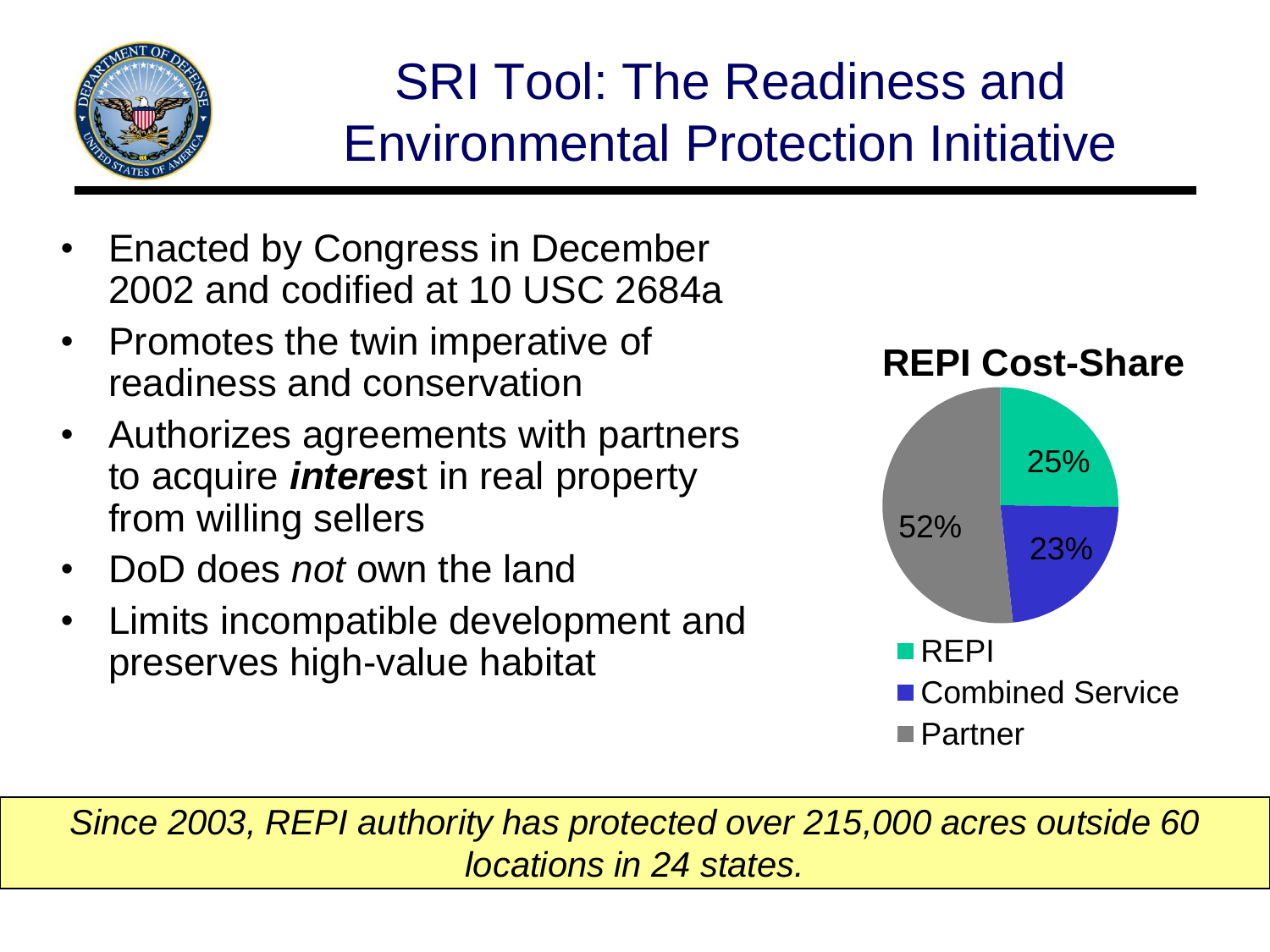

# REPI Accomplishments

#### *REPI multiplies taxpayer dollars: For each REPI dollar, return was ONE Service dollar and TWO partner dollars.*

|                  |              | Acres     |               |               |               |                       |
|------------------|--------------|-----------|---------------|---------------|---------------|-----------------------|
|                  | Transactions | Protected | <b>REPI</b>   | Service       | Partner       | <b>Combined Total</b> |
| Army             | 333          | 166,901   | \$95,432,237  | \$121,576,316 | \$228,666,796 | \$445,675,349         |
| <b>Navy</b>      | 89           | 10,554    | \$26,252,083  | \$4,994,500   | \$34,901,874  | \$66,148,457          |
| Marine Corps     | 36           | 33,863    | \$31,609,559  | \$19,170,776  | \$55,728,369  | \$106,508,704         |
| <b>Air Force</b> | 28           | 3,797     | \$6,519,404   | \$321,840     | \$8,035,163   | \$14,876,407          |
| Total            | 486          | 215,115   | \$159,813,283 | \$146,063,432 | \$327,332,203 | \$633,208,917         |